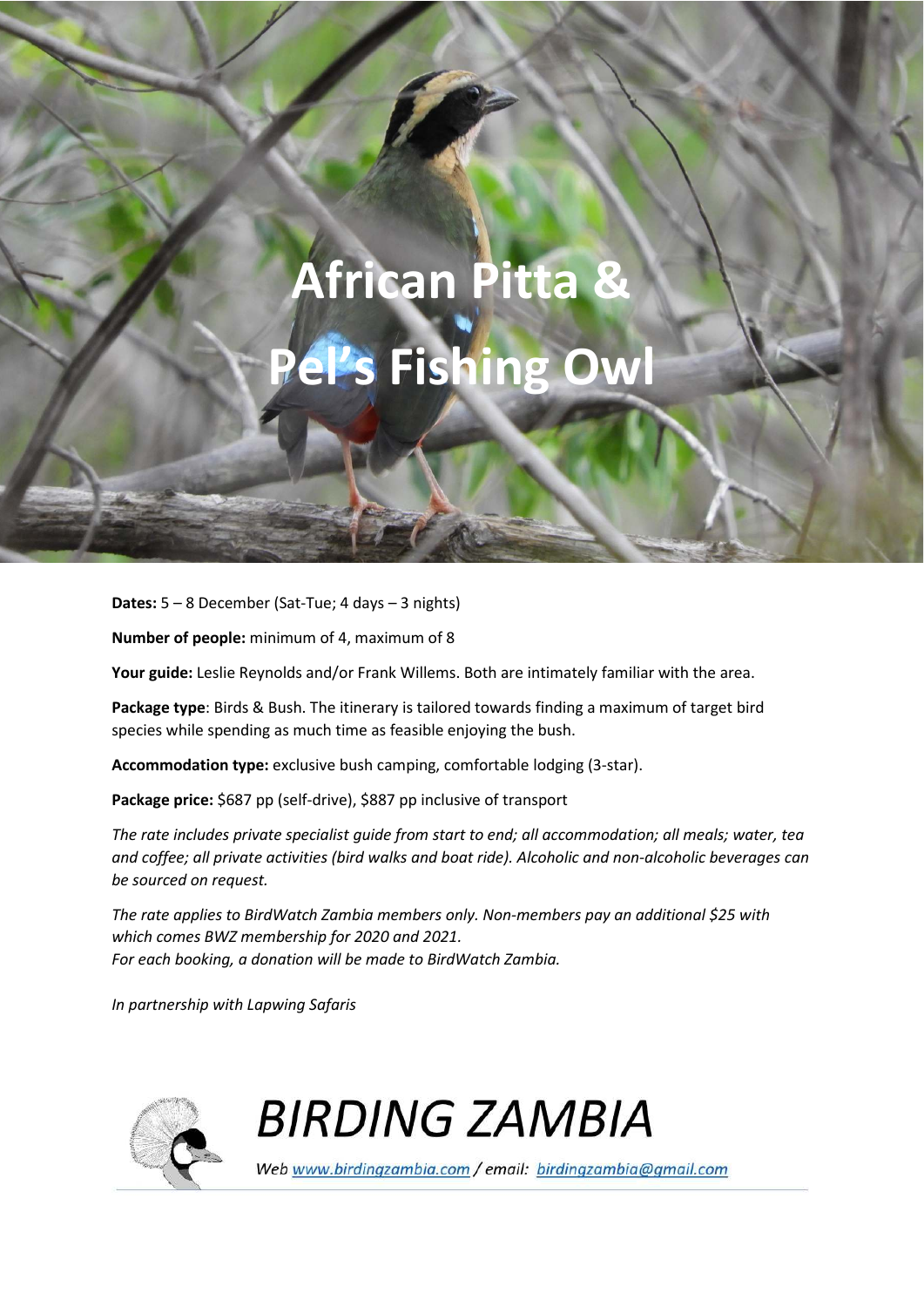## BIRDING ZAMBIA – AFRICAN PITTA & PEL'S FISHING OWL

## Introduction

African Pitta is among Africa's most soughtafter species and best seen in Zambia. The Mutulanganga area has proven Zambia's most reliable site. This intra-African migrant arrives here with the first rains in November-December to breed. It is amazingly unobtrusive despite the phenomenal colours. This trip is timed during peak territorial (calling) activity to optimize observation chances.

The accompanying set of species includes specials like Livingstone's Flycatcher, African Broadbill, Eastern Nicator and (in some years) Barred Long-tailed Cuckoo. The area is also known for migrants like European Nightjar, River Warbler and Thrush Nightingale.



The adjacent part of the Zambezi Valley is best known for the high density of well-visible Pel's Fishing Owl in the lower parts of the Kariba Gorge, alongside the likes of Purple-crested Turaco. Downstream of the gorge, sandy islands may hold a rich assemblage of waterbirds like waders and Black Stork.

| <b>DATE</b> | <b>TIME</b>                                           | <b>DETAIL</b>                                 | <b>NOTE</b>          |
|-------------|-------------------------------------------------------|-----------------------------------------------|----------------------|
| 5/12        | 0700                                                  | Depart from Lusaka to Mutulanganga            | 180 km Road transfer |
|             |                                                       | Lunch at Bushcamp                             |                      |
|             | pm                                                    | Birding/ Pitta activity Mutulanganga IBA      |                      |
| 6/12        | Early start. Full day birding Mutulanganga in<br>Full |                                               |                      |
|             | day                                                   | search of Pitta and other specials. Brunch at |                      |
|             |                                                       | Bushcamp.                                     |                      |
| 7/12        | Full                                                  | Early start. Full morning birding             |                      |
|             | day                                                   | Mutulanganga in search of Pitta and other     |                      |
|             |                                                       | specials.                                     |                      |
|             |                                                       | Brunch at Bushcamp.                           |                      |
|             |                                                       | Travel to Tamarind Camp - Boat Ride for Pel's |                      |
|             |                                                       | <b>Fishing Owl</b>                            |                      |
| 8/12        | Am                                                    | Early start. Birding around Tamarind Camp.    |                      |
|             |                                                       | Late brunch at Tamarind Camp.                 |                      |
|             | 14:30                                                 | Return to Lusaka (4-hr drive)                 | 200 km Road transfer |

#### Itinerary summary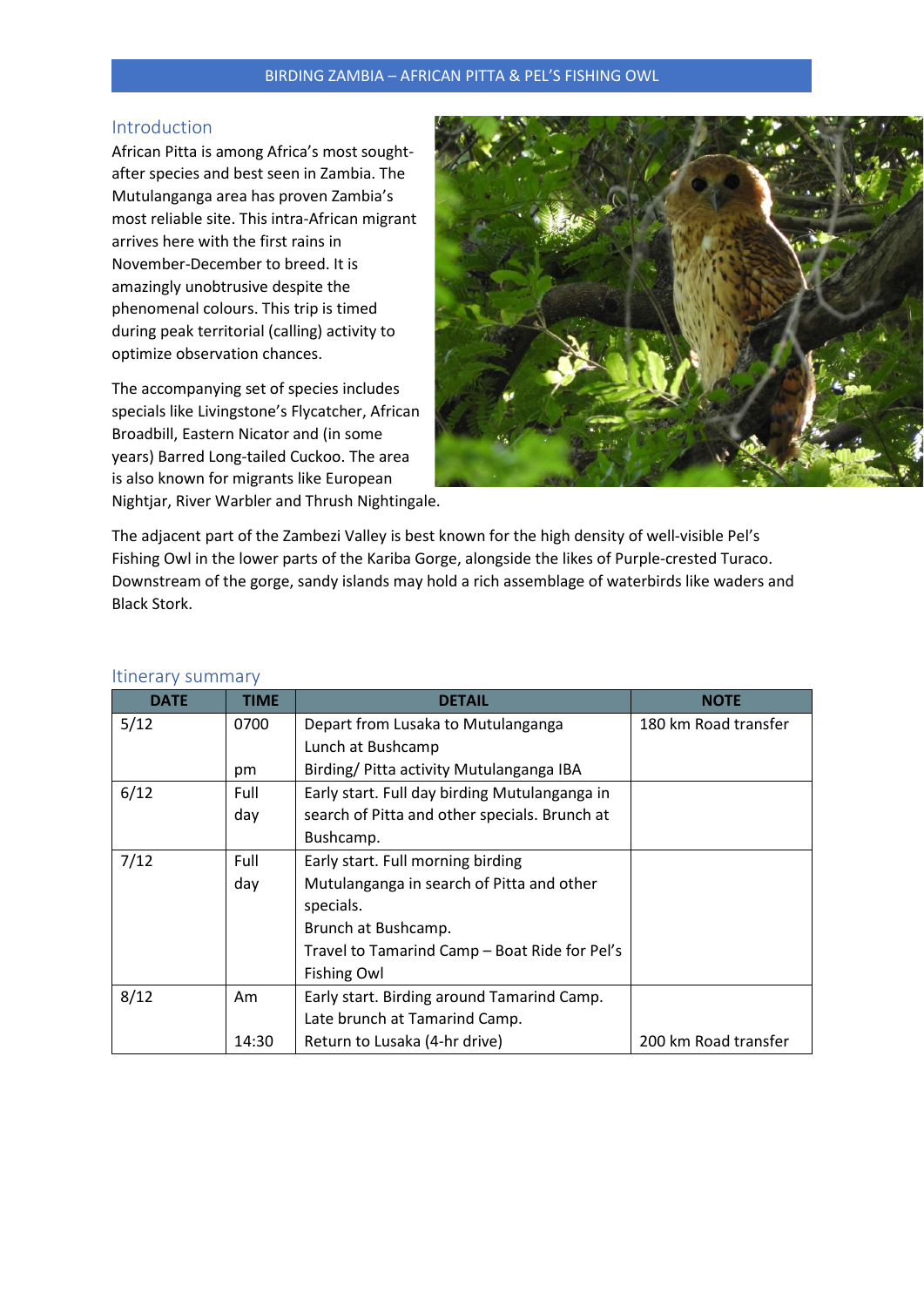## BIRDING ZAMBIA – AFRICAN PITTA & PEL'S FISHING OWL

## Site descriptions

#### Mutulanganga

Recognized as an Important Bird Area because of the breeding population of African Pitta and other thicket specials such as Livingstone's Flycatcher. Barred Long-tailed Cuckoo can be reasonably common in some years though absent in other years. Provided there hasn't yet been heavy rain, we will walk through the dry riverbeds to search for Pitta and the other specials in the thickets along these beds.



The private bushcamp, operated by Lapwing Safaris, is situated close to the prime Pitta area. Accommodation is in spacious 3x3m canvas bow tents with comfortable camp beds.

#### Zambezi Valley – Kariba Gorge

Tamarind Camp lies at the very downstream end of the Kariba Gorge. The gorge itself is known for resident Pel's Fishing Owl among others, while the areas downstream can hold good assemblages of waterbirds. The Zimbabwean side is protected as the Charara Safari Area, making it likely to see some large fauna.

Tamarind Camp is a self-catering facility. All catering will be provided by Birding Zambia & Lapwing Safaris.